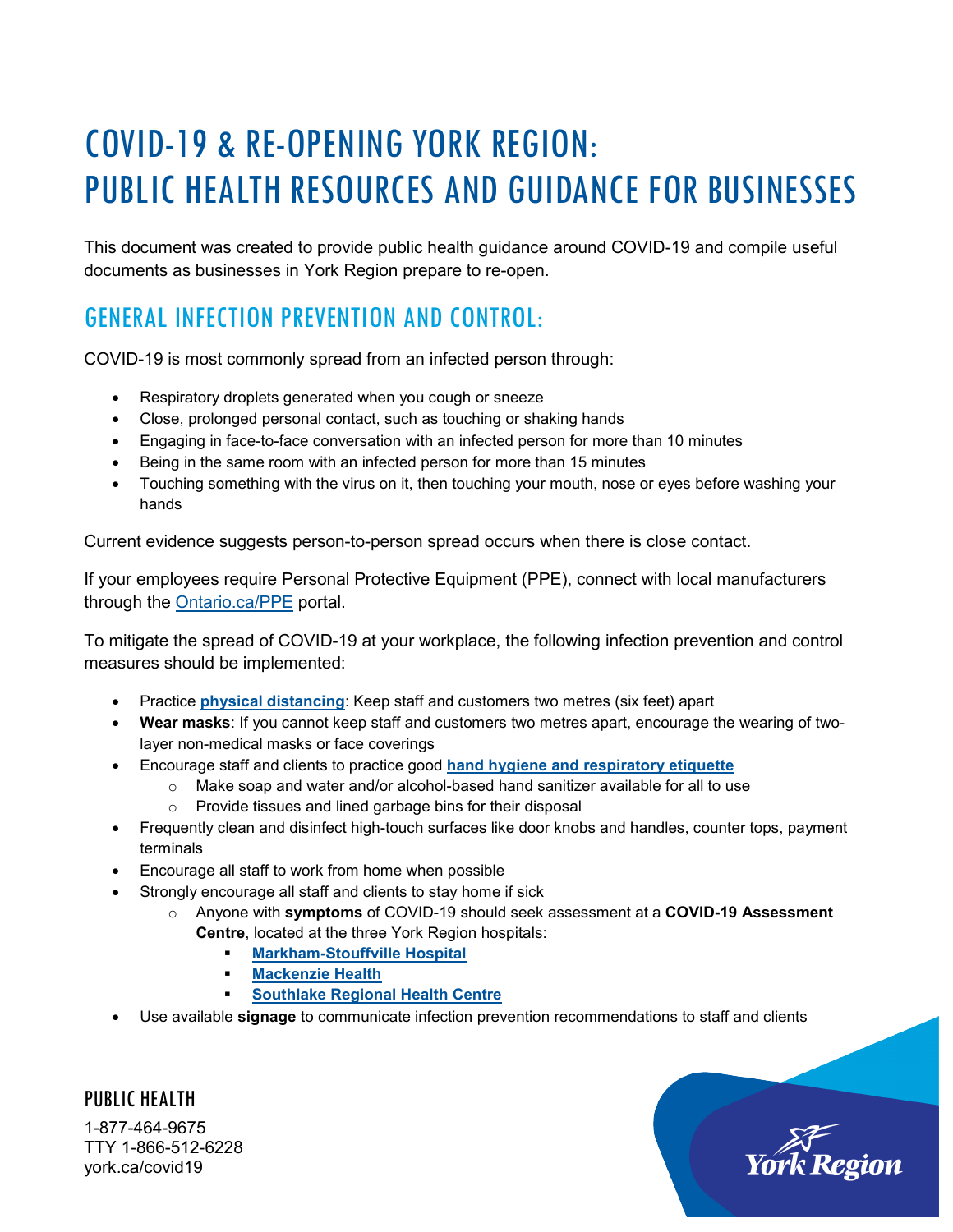#### GUIDANCE DOCUMENTS AND RESOURCES FROM THE PROVINCE OF ONTARIO

The Province of Ontario has released a **[Framework to Reopening the Province](https://www.ontario.ca/page/framework-reopening-our-province)** which describes **[three stages](https://www.ontario.ca/page/reopening-ontario-after-covid-19)** of re-opening and outlines the methods and principles that will be applied to businesses, services and public spaces to responsibly re-start the Ontario economy while keeping the safety of employees, business owners and clients in mind.

- The **[stages](https://www.ontario.ca/page/reopening-ontario-after-covid-19)** take a gradual, thoughtful approach to loosening emergency conditions and re-opening the economy
- Each **[stage](https://www.ontario.ca/page/reopening-ontario-after-covid-19)** will allow for different sectors to open; for example, in **[Stage 1](https://files.ontario.ca/mof-detailed-list-stage-1-openings-en-2020-05-14.pdf)**, businesses such as construction, specific retailers, vehicle dealerships, etc. have been allowed to re-open, if ready, and some with conditions
- The Province of Ontario has developed numerous **[sector-specific guidelines and posters](https://www.ontario.ca/page/resources-prevent-covid-19-workplace)** to help guide these businesses through the re-opening process safely; please read your **[sector-specific guidelines](https://www.ontario.ca/page/resources-prevent-covid-19-workplace)** thoroughly to ensure your businesses is complying with public health measures required for re-opening (see Appendix A and B, below)

#### SUPPORT FOR BUSINESSES

If your business is not operating at this time, both the Provincial Government and the Federal Government have set up relief programs to help support you while awaiting re-opening.

- The Government of Ontario **[relief programs for businesses](https://www.ontario.ca/page/covid-19-support-businesses)** include both financial and tax relief
- The Government of Canada **[relief programs for businesses](https://www.canada.ca/en/department-finance/economic-response-plan.html#businesses)** include subsidies to avoid layoffs and rehiring costs, access to credit for loans and rent, among others
- The Government of Canada also has an **[online tool](https://innovation.ised-isde.canada.ca/s/?language=en)** to help you find supports tailored to your specific business challenges created by the COVID-19 pandemic

#### WORKERS RIGHTS

Under the **[Occupational Health and Safety Act](https://www.ontario.ca/laws/statute/90o01)**, employers have to take precautions to keep workers safe. Workers have the right to refuse unsafe work. It is your responsibility to open your business with your employee's safety in mind. Employers and employees should work together to create a safe workplace environment. Employees with symptoms of COVID-19 must notify their employer and not remain in the workplace. Where there is the possibility of exposure to COVID-19 in the workplace, employers need to consider their obligations under the Occupational Health and Safety Act with respect to occupational illnesses and notify the Ministry of Labour, the workplace joint health and safety committee and a trade union, if applicable. Call the Ministry of Labour Health and Safety Contact Centre for further information at 1-877-202-0008. Follow your organization's policies and procedures related to workplace illness and immediately return home to self-isolate.

#### YORK REGION BUSINESS SUPPORTS & RESOURCES

For more information on region-specific support for local businesses visit York.ca/covid19 or:

- **[Yorklink.ca](https://www.yorklink.ca/covid19-yorkregion-business-resources/)**
- **[York Small Business Enterprise Centre](https://www.yorksmallbusiness.ca/covid-19-resources-for-the-york-region-business-community/)**
- Or call **York Region's Health Connection** at **1-800-361-5653** (prompt 4) to speak with a Public Health Inspector
- **[Fact Sheet: Keeping Essential Workers Safe During COVID-19](https://www.york.ca/wps/wcm/connect/yorkpublic/fd054697-9f61-49a5-a24c-220e99aae34d/KEEPING+ESSENTIAL+WORKERS+SAFE+DURING+COVID-19.pdf?MOD=AJPERES&CVID=n7dWmSa)**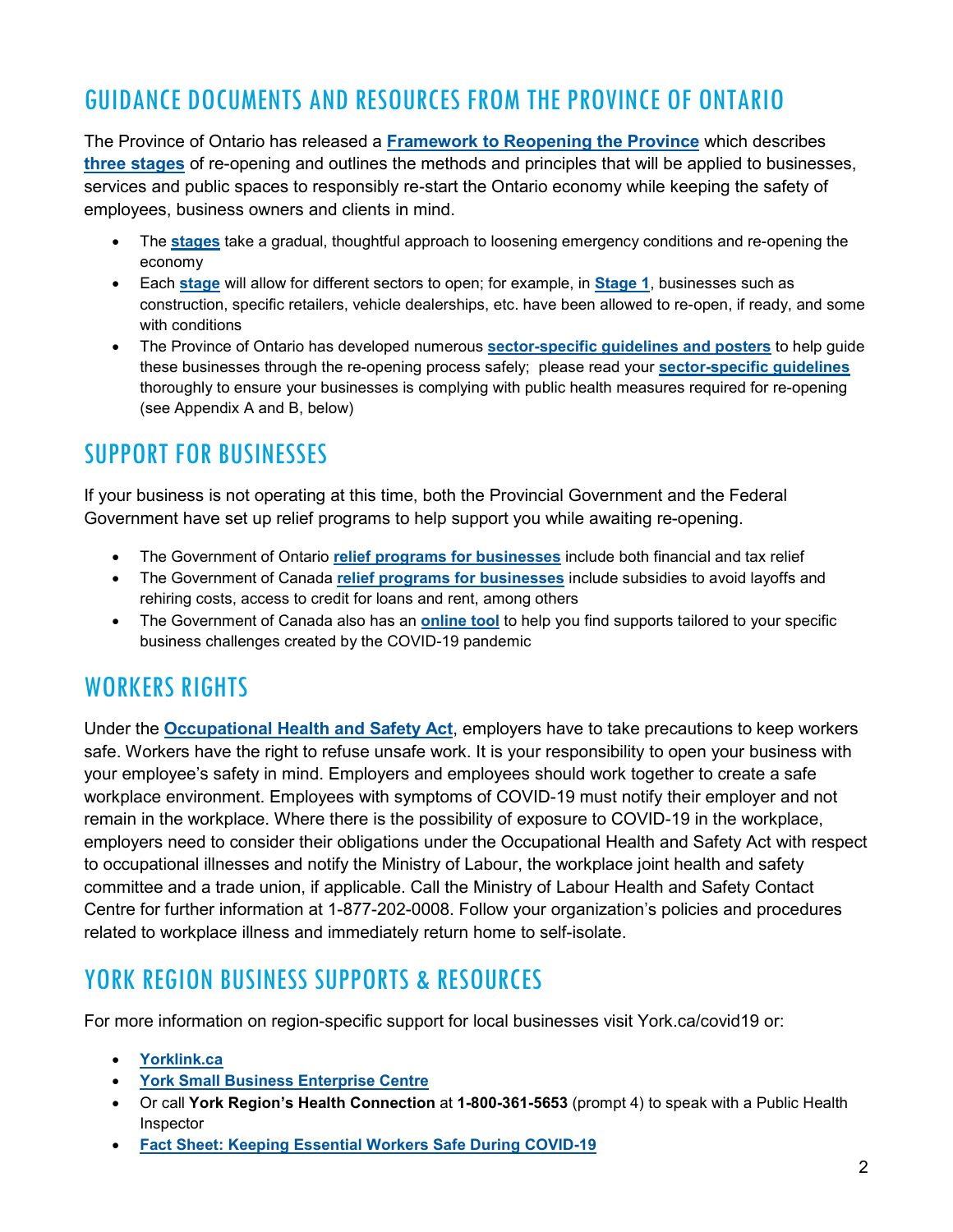### APPENDIX A

## GUIDANCE FROM THE MINISTRY OF LABOUR, TRAINING AND SKILLS DEVELOPMENT

| <b>Sector</b>          | <b>Guidelines / Posters</b>                                                                           | <b>Sector</b>                          | <b>Guidelines / Posters</b>                                                                           |
|------------------------|-------------------------------------------------------------------------------------------------------|----------------------------------------|-------------------------------------------------------------------------------------------------------|
| Agriculture sector     | Guidance note<br>Poster for employers<br>Poster for employees<br><b>Additional sector</b><br>guidance | Long-term care sector                  | Poster for employers<br>Poster for employees<br><b>Additional sector</b><br>guidance                  |
| Construction           | Guidance note<br>Poster for employers<br>Poster for employees<br><b>Additional sector</b><br>guidance | Manufacturing sector                   | Guidance note<br>Poster for employers<br>Poster for employees<br><b>Additional sector</b><br>guidance |
| Food processing sector | Guidance note<br>Poster for employers<br>Poster for employees                                         | Restaurant and food<br>services sector | Guidance note<br>Poster for employers<br>Poster for employees<br><b>Additional sector</b><br>guidance |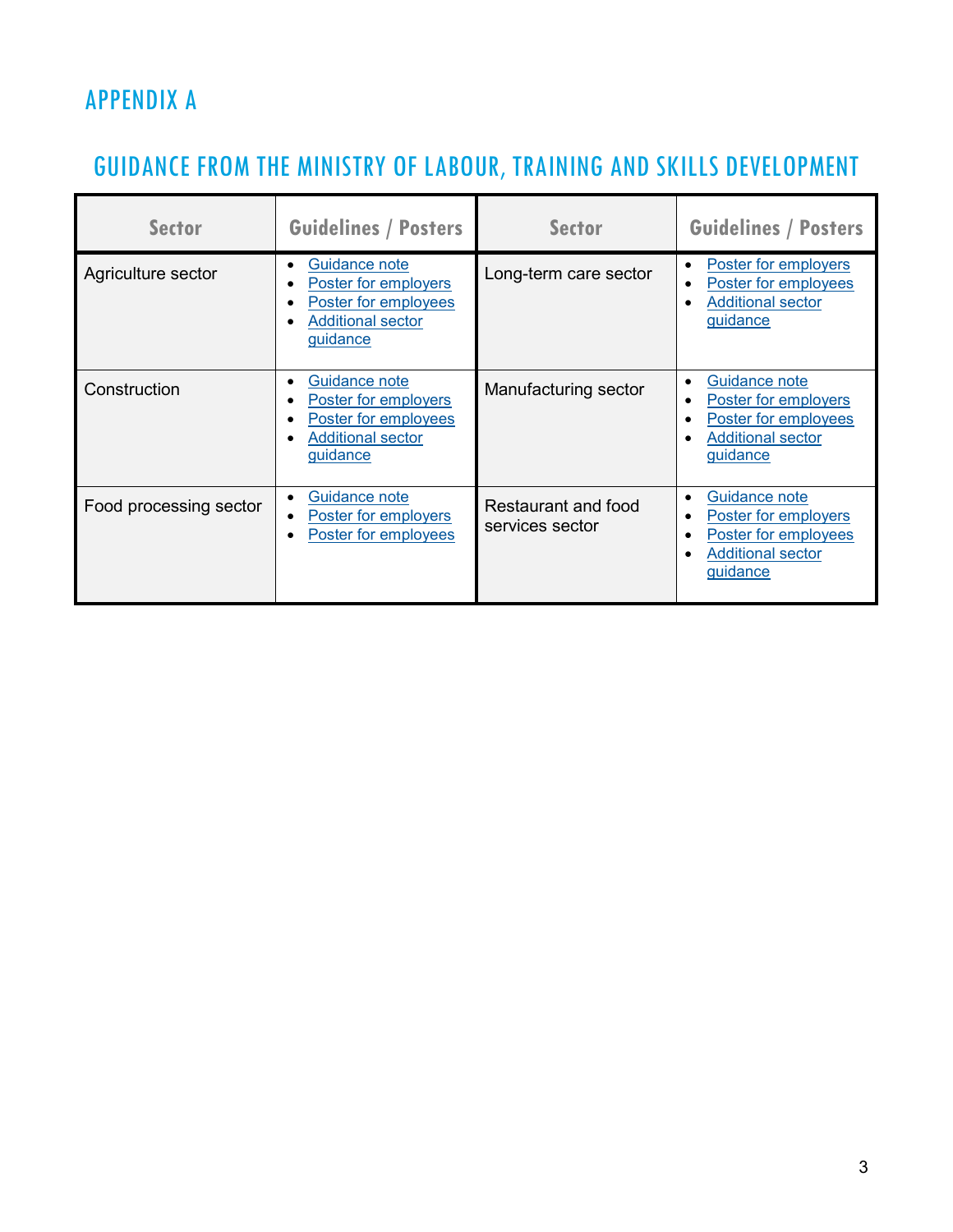#### APPENDIX B

#### GUIDANCE FROM HEALTH AND SAFETY ASSOCIATIONS

The following associations have released a series of technical sector guidance documents to further support employers and workers:

- [Infrastructure Health and Safety Association](http://www.ihsa.ca/)
- [Public Service Health and Safety Association](https://www.pshsa.ca/)
- [Workplace Safety North](https://www.workplacesafetynorth.ca/)
- [Workplace Safety and Prevention Services](https://www.wsps.ca/Home.aspx)

| <b>Sector</b>            | <b>Guidelines / Posters</b>                                                             | <b>Sector</b> | <b>Guidelines / Posters</b>                                                                                                                                                                                                                                                                                                                                                                                                                                                                                                                                                                                                          |
|--------------------------|-----------------------------------------------------------------------------------------|---------------|--------------------------------------------------------------------------------------------------------------------------------------------------------------------------------------------------------------------------------------------------------------------------------------------------------------------------------------------------------------------------------------------------------------------------------------------------------------------------------------------------------------------------------------------------------------------------------------------------------------------------------------|
| Agriculture              | Agriculture sector<br>$\bullet$<br><b>Agricultural supervisors</b>                      | Auto          | Service managers, service<br>$\bullet$<br>technicians and other vehicle<br>sales and service employees<br>Vehicle sales and service<br>$\bullet$<br>sector                                                                                                                                                                                                                                                                                                                                                                                                                                                                           |
| Child care               | <b>Childcare providers</b><br>$\bullet$<br>Employers of child care centres<br>$\bullet$ | Conservation  | <b>Conservation and fisheries</b><br>$\bullet$<br>employers<br><b>Conservation and fisheries</b><br>$\bullet$<br>workers                                                                                                                                                                                                                                                                                                                                                                                                                                                                                                             |
| Commercial<br>industrial | <b>Commercial industrial services</b><br>$\bullet$                                      | Construction  | <b>Procedures for handling</b><br>$\bullet$<br>paperwork<br>Worker responsibilities<br>$\bullet$<br><b>Supervisor responsibilities</b><br>$\bullet$<br><b>Construction facility hygiene</b><br>$\bullet$<br>Sharing tools (hand tools)<br>Personal protective equipment<br>$\bullet$<br>(PPE)<br><b>Handling and receiving</b><br>$\bullet$<br>packages<br><b>Lunchroom practices</b><br>$\bullet$<br>• COVID-19 screening<br>(checklist)<br>• Construction site trailers<br>• End of shift best practices<br>• On-site sanitation<br>• Responding to a suspected<br>COVID-19 exposure if you are:<br>an employer<br>• a constructor |
| Corrections              | <b>Correctional officers</b>                                                            | Film and TV   | Television hosts, technical<br>$\bullet$<br>crews and other TV and film<br>employees<br>Television, film and live<br>$\bullet$<br>performance sector                                                                                                                                                                                                                                                                                                                                                                                                                                                                                 |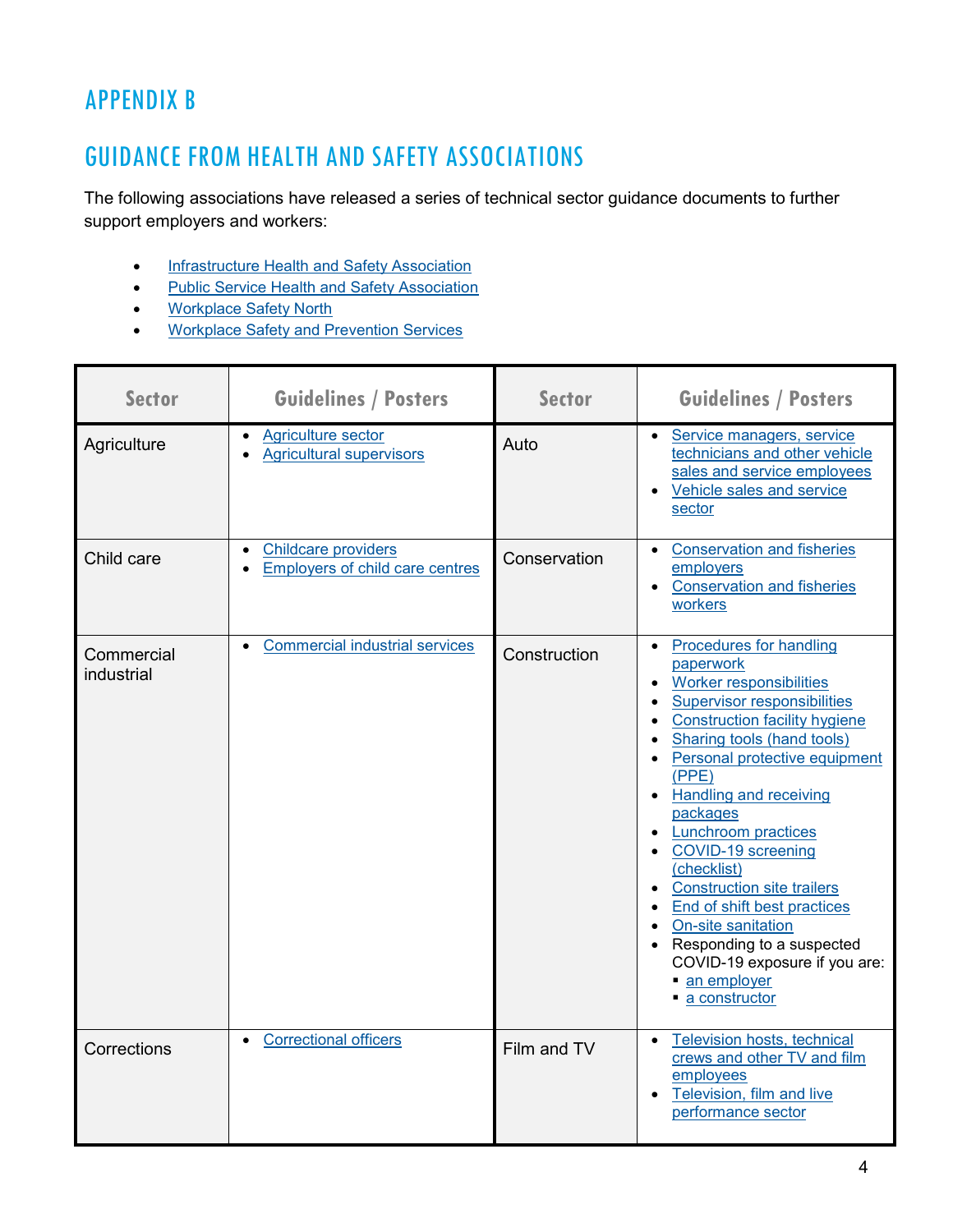| <b>Sector</b> | <b>Guidelines / Posters</b>                                                                                                                                                                                                                                                                                                                                                                                                                                                                                             | <b>Sector</b>           | <b>Guidelines / Posters</b>                                                           |
|---------------|-------------------------------------------------------------------------------------------------------------------------------------------------------------------------------------------------------------------------------------------------------------------------------------------------------------------------------------------------------------------------------------------------------------------------------------------------------------------------------------------------------------------------|-------------------------|---------------------------------------------------------------------------------------|
| Fire services | <b>Firefighters</b>                                                                                                                                                                                                                                                                                                                                                                                                                                                                                                     | Food retail             | Stock, produce, meat or<br>$\bullet$<br>grocery associates<br>Food retail sector      |
| Forestry      | Forestry                                                                                                                                                                                                                                                                                                                                                                                                                                                                                                                | Funeral                 | <b>Funeral jobs</b><br>$\bullet$                                                      |
| General       | <b>Curbside pickup and delivery</b><br>services<br><b>Executives and management</b><br>Lawn care workers<br><b>Marinas</b><br><b>Community garden</b><br>Worker transportation to work<br>sites<br><b>Equipment operators and</b><br>general labourers                                                                                                                                                                                                                                                                  | Golf                    | Golf course sector<br>$\bullet$                                                       |
| Health care   | Food services in health care<br>$\bullet$<br>Long-term care<br><b>Community laboratory and</b><br>specimen collection centres<br>Physician and primary care<br>provider employers<br>Acute care employers<br><b>Dental offices</b><br>Home care and community<br>services<br>Personal support workers, home<br>and care providers<br>Nurses in healthcare settings<br>Housekeeping and laundry<br>employees in healthcare<br>Recreational workers in<br>healthcare<br>Administration in healthcare<br><b>Paramedics</b> | Maintenance             | <b>Maintenance and facilities</b><br>$\bullet$<br>maintenance employees               |
| Manufacturing | Equipment operators and<br>$\bullet$<br>general labourers<br><b>Quality control engineers and</b><br>$\bullet$<br>technicians<br>Supervisors, production and<br>$\bullet$<br>operations management<br>Warehouse workers, forklift<br>$\bullet$<br>operators and material handlers<br><b>Warehousing sector</b><br>$\bullet$                                                                                                                                                                                             | Mining                  | <b>Mining</b><br>$\bullet$                                                            |
| Office        | Employers of office settings<br>$\bullet$<br>Office administration and<br>$\bullet$<br>secretarial staff                                                                                                                                                                                                                                                                                                                                                                                                                | Parks and<br>recreation | Parks and recreation workers<br>$\bullet$<br><b>Parks and recreation</b><br>employers |